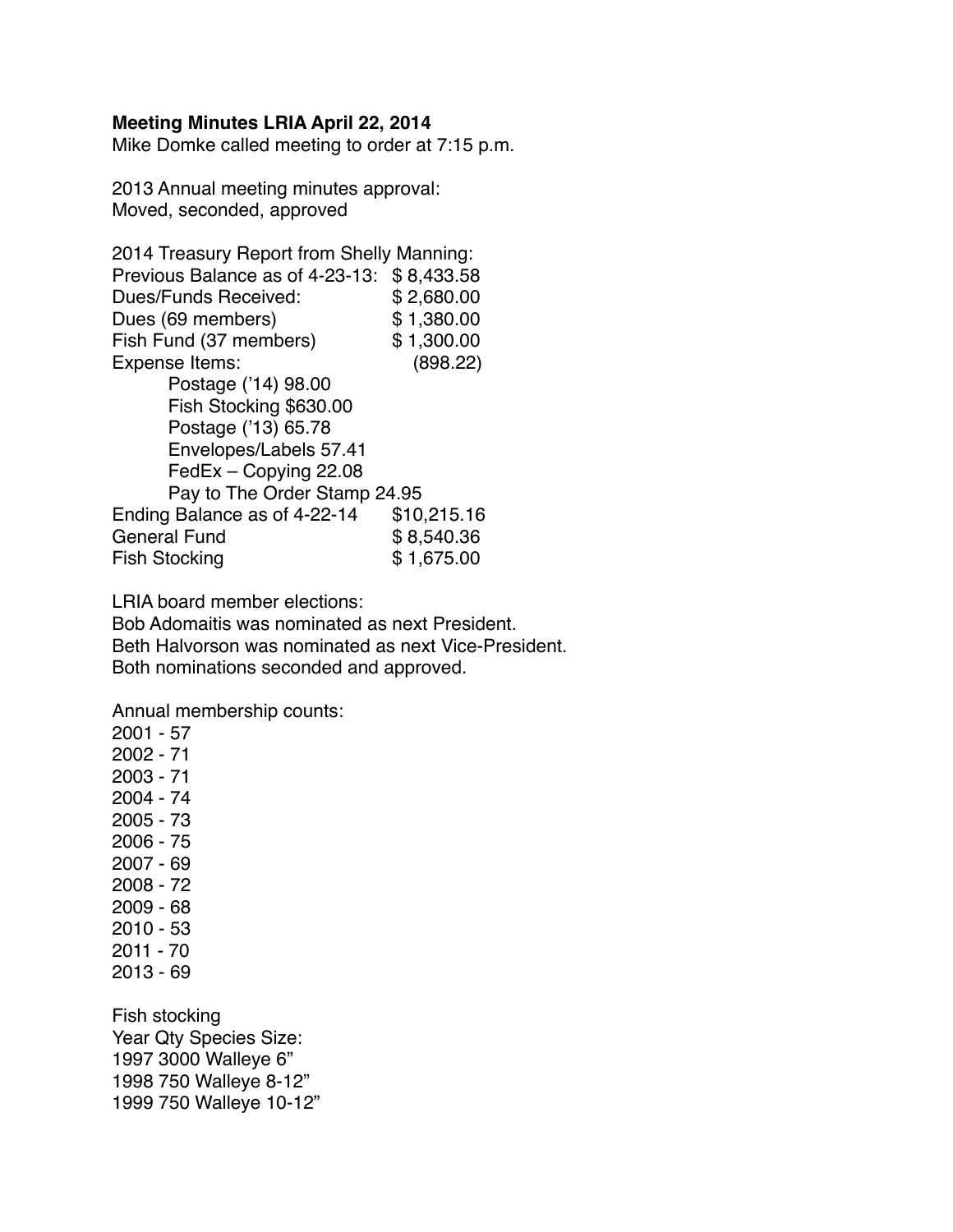2000 750 Walleye 6-8" 2001 1500 Walleye 6-8" 2002 1500 Walleye 6-8" 2003 0 2004 3600 Walleye 6-8" 2005 1500 Walleye 6-8" 2006 1500 Walleye 6-8" 2007 790 Walleye 7-9" 2007 970 Walleye 4-6" 2008 1200 Walleye 6-8" 2009 0 2010 3500 Walleye 5-7" 2011 0 2012 3000 Perch 3-6" 2013 Perch

Mike Domke reported that we got a last-minute call from our fish supplier last fall, and only spent \$630 on a small stock. We're stocking perch because it's possible If perch get large enough they can eat sunfish eggs. Anecdotal evidence that fishermen are catching the perch, so is it viable to stock them? Possibly we can get another good year of two of perch and see how it's going.

A motion was made to NOT stock fish any more, as there no longer seems to be as many benefits (it draws more fishermen and boats to our lake, upping the potential for introduction of zebra mussels.) Motion was not seconded. Discussion followed. A motion was made, seconded and passed to have a small group research and make recommendation about whether it makes sense to continue stocking. Volunteers included:

-Don Sarles

-BenHable

-Greg Hastings

-Brian Smith

-Bruce Krumb

-John Bushey

A motion made, seconded and passed for this committee to make the decision, after their deliberations, about whether to stock fish this fall.

Further discussion on fish: 3 members reported heavy, HEAVY spear fishing this winter with the spearers keeping an over-abundance of big pike. Also reported NO weeds, NO vegetation in the lake that they could see during the winter.

Ice out chart:

Ice-out was on April 19, 2014 this year.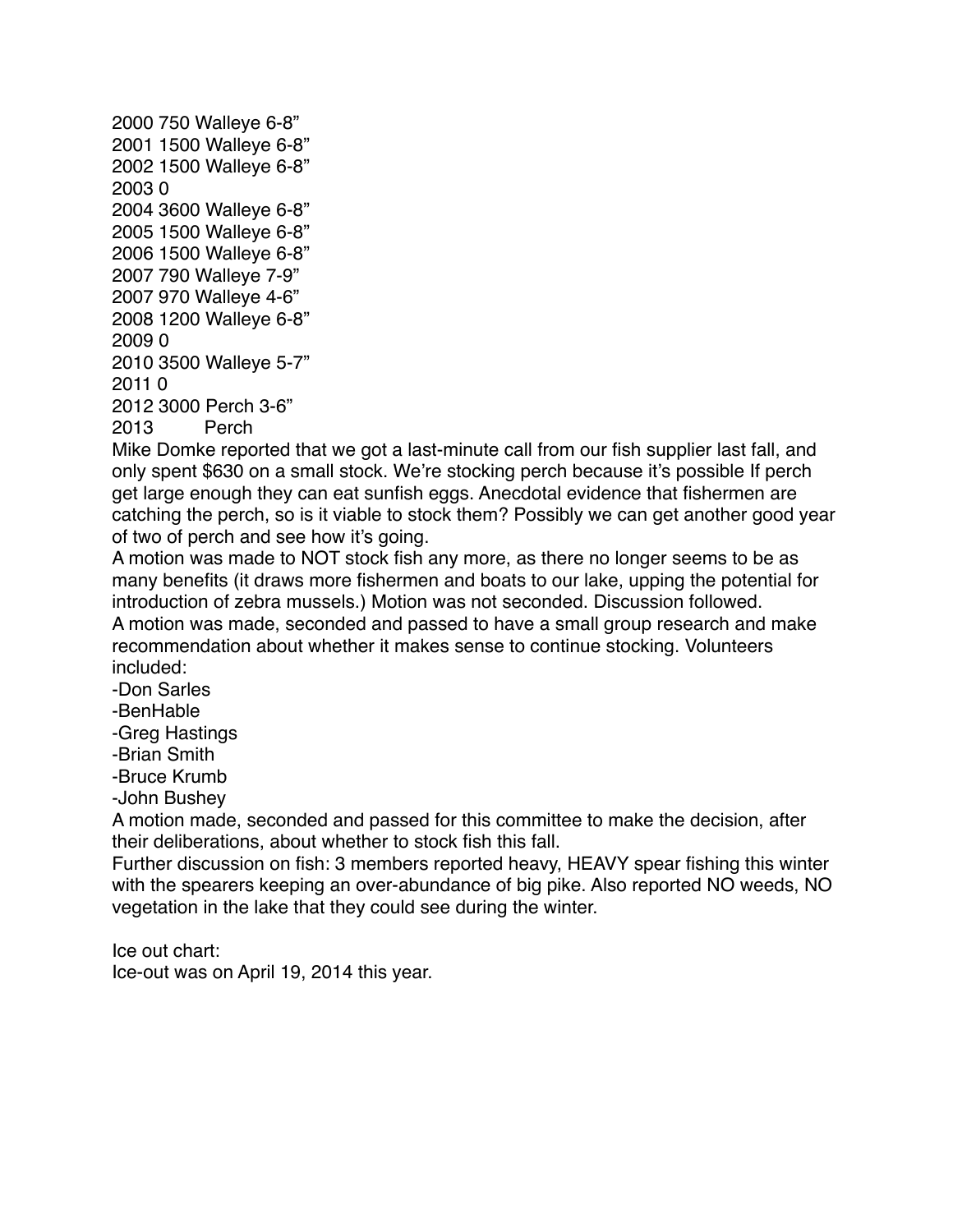

## Lake Riley Launch

Anne Florenzano was thanked for her efforts on the Lake Riley Launch newsletter. Anne brought up the idea of an LRIA Website. She said that she's willing to do one, but not alone. She wants help with building the website as well as with managing it, and it would probably cost about \$20/month with hosting costs, etc. Motion was made to approve building of a website. Seconded and approved. A number of volunteers stepped up to help, including Beth Halvorson, Laurie Hable, and Dan Mork.

## Open discussion

[Let's Go Fishing](http://lgfedenprairie.com/), a volunteer organization that was on our lake last summer, now has a handicapped-accessible dock and berth at the Eden Prairie launch area.

## Guest speakers

Claire Bleser - Administrator, [Riley Purgatory Watershed District](http://www.rpbcwd.org/) Watershed district overview:

The district is doing several improvement projects upstream of Lake Riley: -Wood chip bioreactor on SW corner of Lake Susan to remove phosphorus and nitrogen.Usually used in agriculture, but because of the current in Susan, will be trying this novel application of the technology.

-Working to make sure all of Riley creek is healthy. Members walked part of the creek, observing. When walking through Riley Creek in Bearpath, found they were dumping grass plugs in the creek. District made them remove the plugs. The person responsible at the golf course was fired. The district continues to work on preventing erosion and sediment being carried into Lake Riley. Received grant from Chanhassen to work on storm water treatment and management.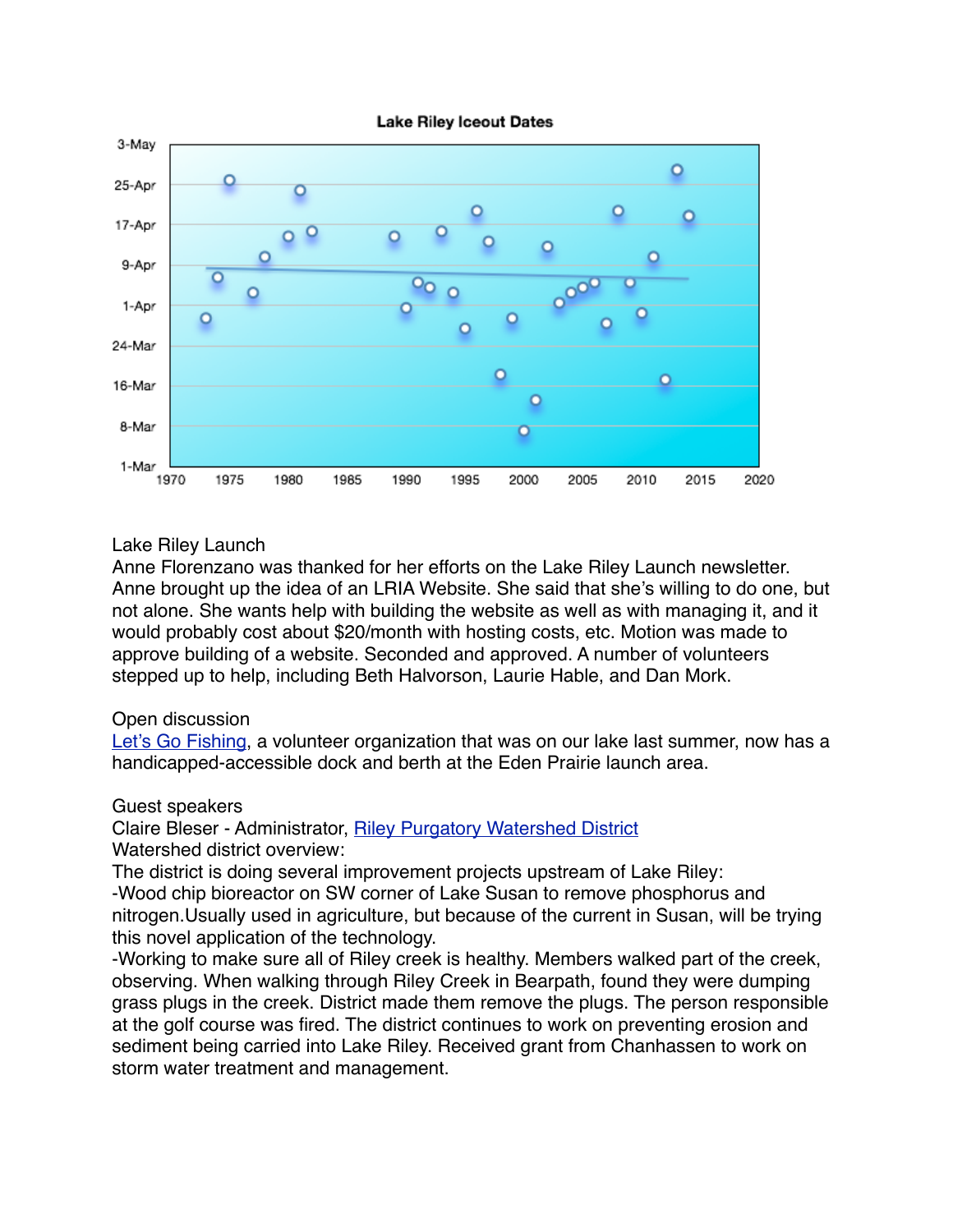Plan to do another curly leaf pondweed treatment this spring - have gotten approval and grant to do so. Beforehand, the U of M will, however, survey the lake to find out where the curly leaf is growing and will adjust any treatment accordingly. The district is coordinating with the U. of M. on how we can next control the european milfoil. District is working on timing of any possible alum treatment and best milfoil control. The district will be participating in upcoming Eco-palooza. Watershed did some nutrient and chloride monitoring during the winter and will continue this summer. Are still doing cost share program and funds are available for lakeshore improvement, if anyone is interested. Check website for all they are doing [rpbcwd.org](http://rpbcwd.org)

Raymond Newman - University of Minnesota

John JaKa - University of Minnesota

Curlyleaf Treatment results and future:

Carp removal took place in 2010. We are still trying to get native plants in, keep down invasive plants. Increases in curly leaf and milfoil in 2012 was a concern, so we treated in May of 2013 for curlyleaf. The DNR approved treating the curly leaf because it was applied early enough to not harm the native plants. We found that the treatment did a really good job of knocking down curly leaf in the June survey, and also the turions (seeds for future curlyleaf.) Also checked in August, and find that the treatment was successful, and didn't harm native vegetation. Will do a survey of curly leaf before any treatment this spring. Will do peak native aquatic vegetation survey in Aug 2014 and will do another fall sediment turion survey in Oct 2014.

Question asked: Should we refrain from treating for weeds again, or not? Ray's answer: It's best not to do any treatment. But if so, you should only do ONE, earlier in the summer. The second treatment later in the summer really harms the native plants struggling to take hold.

Mary Headrick - University of Minnesota

Water quality in Lake Riley:

After carp removal in 2010, we were disappointed that water clarity did not improve-has stayed the same.

Contributors to poor water quality:

-Phosphorus

-zooplankton(Daphnia) that eat the algae in the water

-bluegills

We measured each factor in Lake Riley, as well as in other lakes. Throughout summer, water clarity decreases in all the lakes, so that is taken into account.

Conclusions: Water clarity is driven by phosphorus, as well as daphnia and bluegills. Main source of phosphorus in Riley appears to be internal - in the sediment. Our first two exclosure experiments were in 2012, sectioning off two areas. It showed us that there were higher levels of daphnia where the bluegills were excluded. The population didn't crash until August. The water clarity was better also. The phosphorus levels remained high, indicating that preserving daphnia population, that eat the algae, definitely improves clarity. Last summer (2013) we experimented with four exclosures. The results show that although daphnia and bluegill abundance are definitely factors, phosphorus level is probably the main driver. Phosphorus levels have been fairly